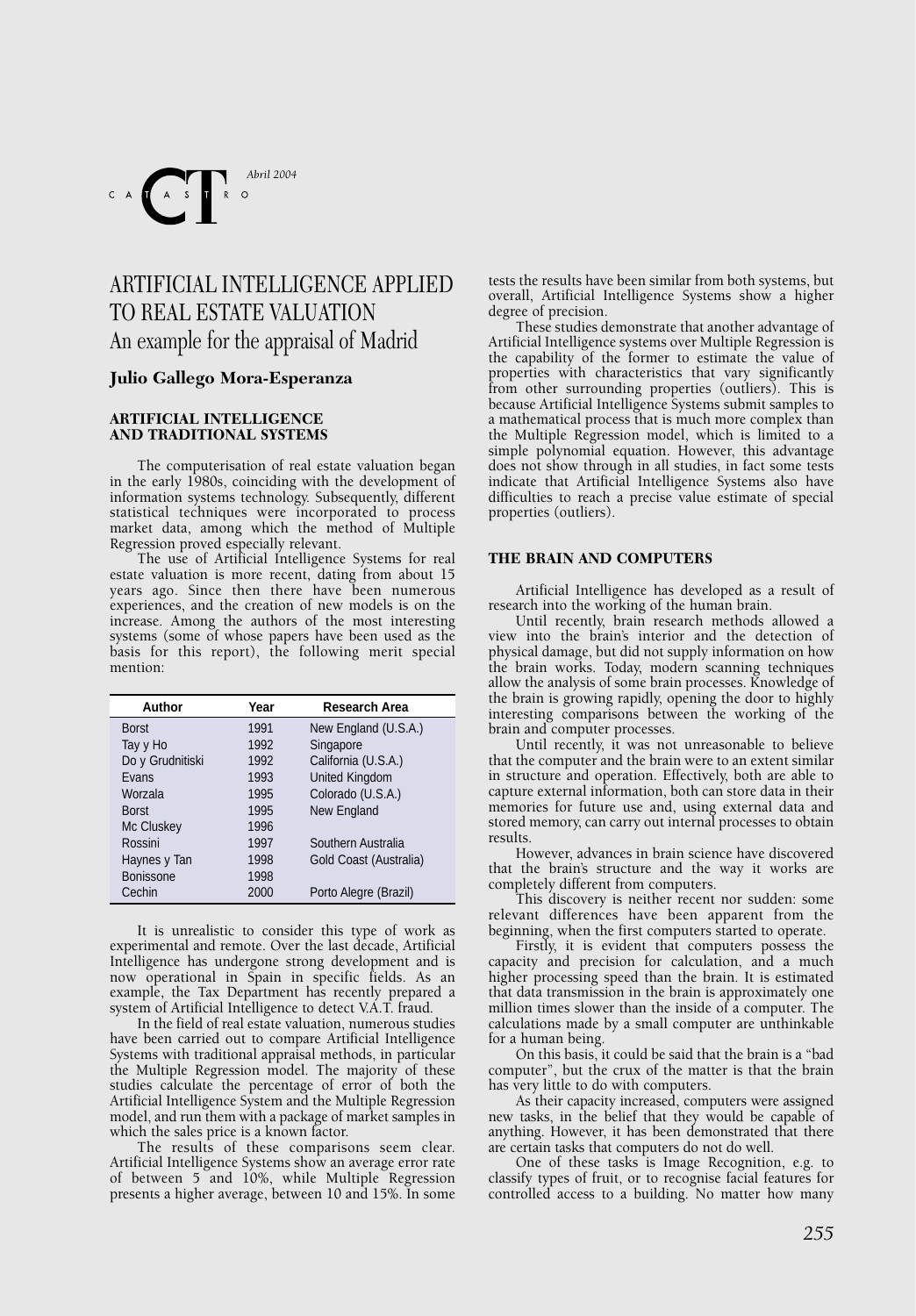lines of programming were added, the results continued to be unsatisfactory.

Why does a computer, with its processing speed and calculation capacity, have serious difficulties to recognise a face, when a person can do this instantly?

Computers have also been unsuccessful in imitating the way people walk. Take the attempts to equip robots with legs, rather than wheels, to access dangerous slopes (e.g. in volcanic areas). The results have been frustrating, not only because of the complexity of imitating the structure of human legs, but also because the computer that controls their movement has problems processing the enormous amount of data, which must change with each step in order to maintain the robot's balance. However, a person learns to walk fairly quickly in early infancy, as soon as the legs are strong enough to carry him/her.

The answer to these questions is that the computer and the brain are very different in structure and the way they work.

The computer contains a structure of microprocessors that are mainly connected "serially", allowing it to reach very high speeds of data transmission.

The brain's version of the microprocessor is the neuron, but organised in a different way.

Neurons are not serially interconnected. Each neuron is connected to several others, and receives information from some of them through connectors called "Dentrites". After performing its internal process, the neuron sends its information to other neurons through connectors called "Axons".

Therefore, the fundamental difference is that neurons are massively interconnected in parallel, forming layers.





This structure implies that each neuron can be connected to many others. Incoming information is distributed among a large number of neurons working in parallel. At any given time there are many neurons simultaneously processing information.

As mentioned earlier, this results in a slower process, but on the other hand the brain is able to process the enormous quantity of information needed for the above-mentioned tasks, and can also manage information that is partially incorrect, redundant or incomplete without this excessively affecting the result.

Further, compared with the brain, a computer has a very limited number of processors. It is difficult

for a computer to have a million microprocessors, while the brain of an insect can contain this number of neurons. Although it is true that insects are incapable of mathematical calculation, they do perform complex functions necessary for their survival.

The human brain has between 10,000 million and 100,000 million neurons, connected in a complex network of layers.

This structure of the brain is oriented to learning, and this is what constitutes the fundamental difference with computers. For many tasks, the brain, rather than being programmed, "learns".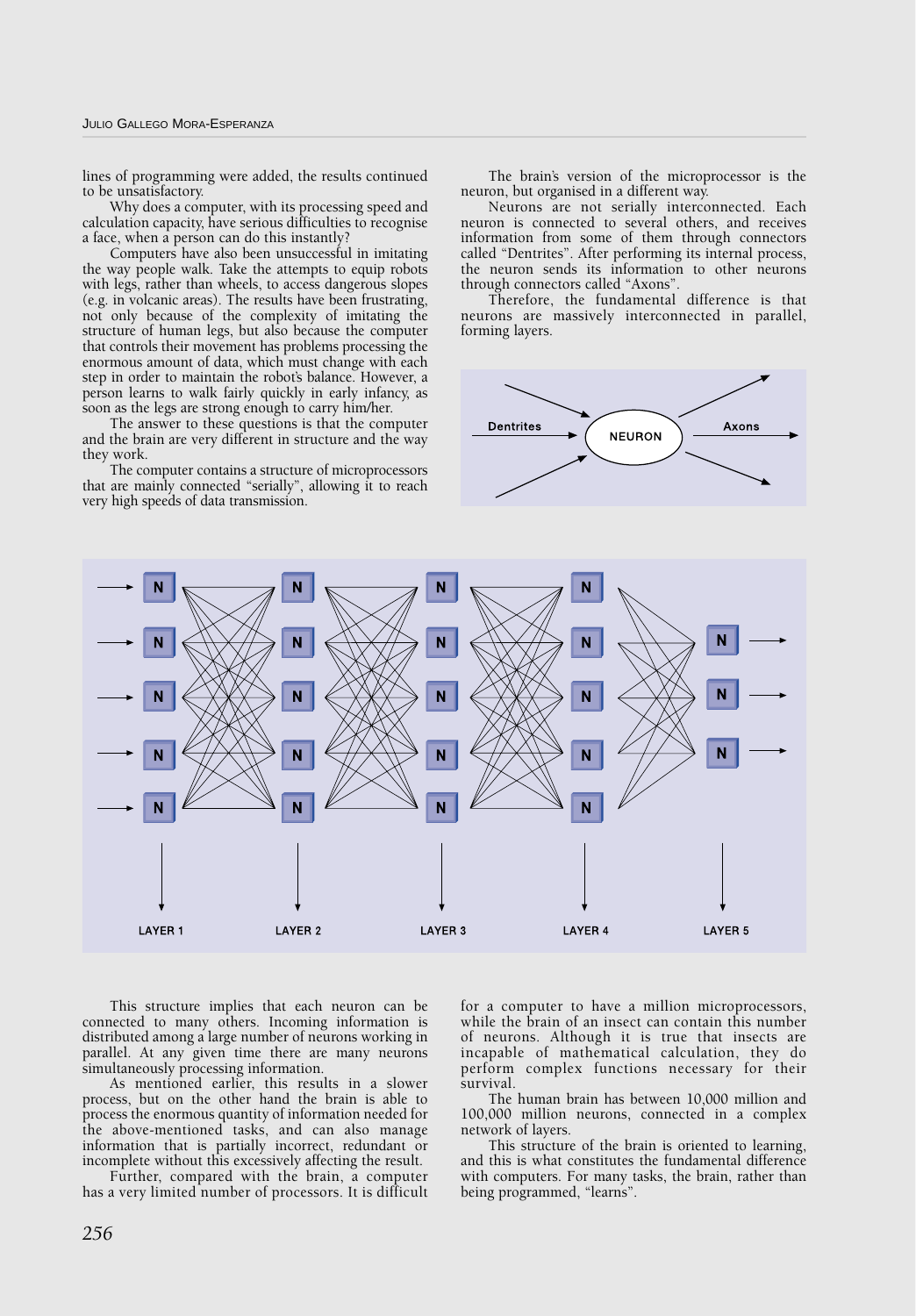The programming of a computer, however complex, is fixed. On the contrary, the brain modifies its internal process as a result of the mistakes it makes, in order to reduce errors to a minimum.

The computer is "programmed", while the brain "learns", and this learning process takes place through trial and error.

Let us suppose that neurons send impulses to each other so that the body stands up and starts to walk. If at the first attempt the body falls to the right, this error is registered by the brain, which will adjust the quantity of neuron impulses to correct the error. At the next attempt the process between neurons will be slightly different as a result of this correction, and if the body now leans forward, the system will again adjust to correct the error, and so on, until the body is able to keep its balance.

This is how a person learns to walk, to keep his balance, to ride a bicycle, etc. The brain continuously adjusts its processes through the method of trial and error.

The huge processing capacity of the brain, and its learning system, make it highly adaptable to changing external circumstances, and it is able to address an enormous variety of tasks. Adaptability allows the brain to perform the tasks of an industrial engineer, a professional tennis player, or a musician.

In conclusion, traditional computers were designed to have a large capacity for calculation, but not to work in the same way as the human brain.

#### **ARTIFICIAL INTELLIGENCE AND ARTIFICIAL NEURONAL NETWORKS (ANN)**

When these basic principles of brain structure and working became known, it was evident that information systems had to imitate them in order to successfully perform tasks that traditional computers were unable to do.

This is where Artificial Intelligence comes in.

Artificial Intelligence takes various forms. One of the most important is the Artificial Neuronal Network  $(ANN)$ 

ANNs are computer systems whose microprocessors, rather than laid out in series as in traditional computers, are connected in parallel, forming layers and making multiple connections, imitating the way the neuronal network is organised in the brain.

Obviously it is not a matter of simulating the human brain, but simply building a system that works in a similar way and on the small scale. Some ANNs are built with as few as 20 "neurons" (microprocessors).

Initially, "artificial neurons" were microprocessors, but these have now been replaced in the majority of cases by computer programmes that imitate their function.

Currently ANNs are highly developed, and are being applied in numerous fields: to diagnose illnesses, for credit risk analysis, to predict the evolution of stock markets, etc.

The Artificial Intelligence system developed by the Tax Department to detect V.A.T. fraud is an ANN.

The majority of Artificial Intelligence systems developed for real estate valuation are also ANNs.

## **ARTIFICIAL NEURONAL NETWORKS AND REAL ESTATE VALUATION**

To understand how an ANN works, we will view a typical example of their application to real estate appraisal.

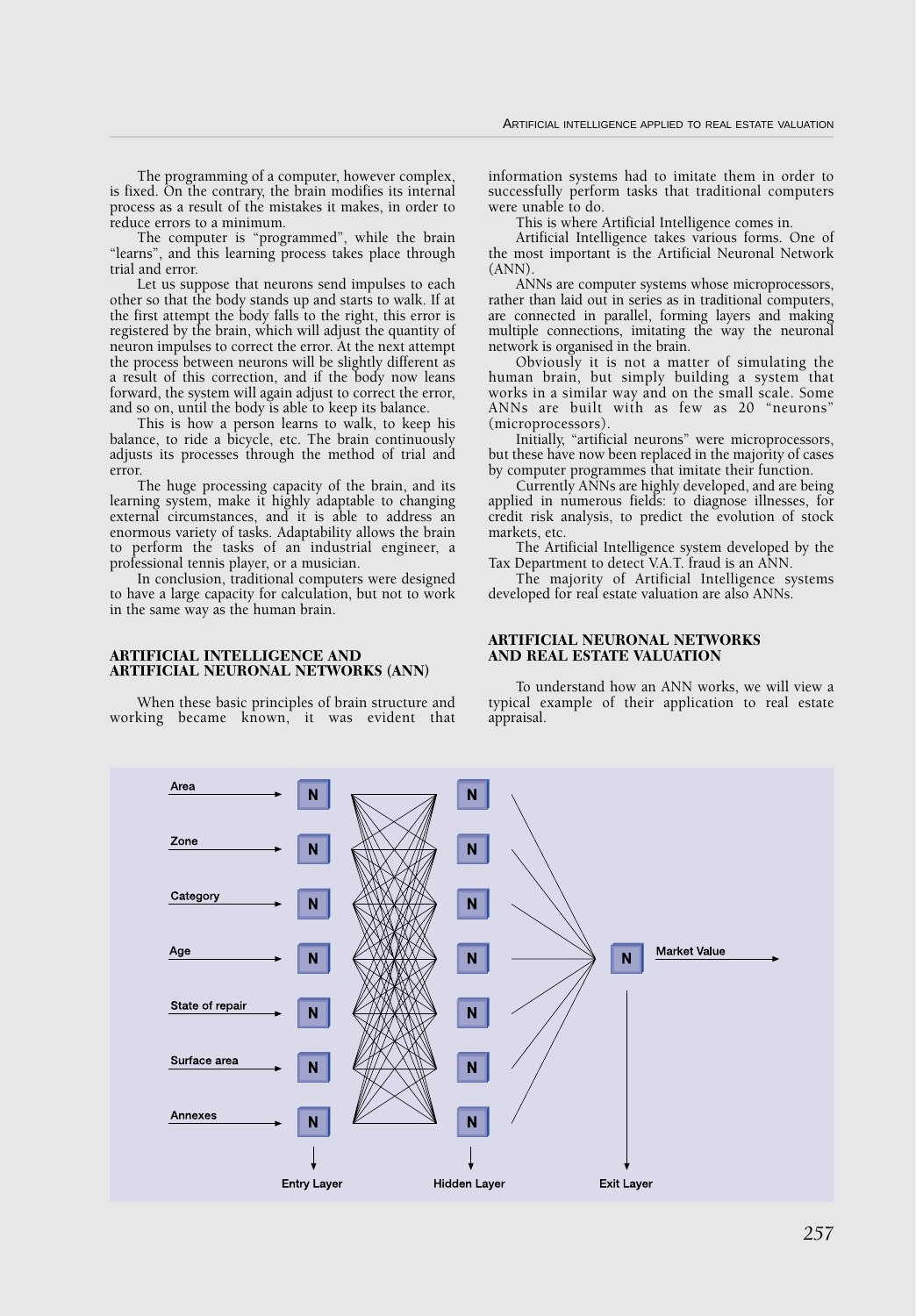This example shows 15 neurons organised in 3 layers. The first layer, consisting of 7 neurons, receives incoming data. The second layer is known as the hidden layer, and also has 7 neurons. The third layer is the exit layer, with a single neuron, where the final result – Market Value – is generated.

ANNs for real estate valuation usually work with between 10 and 50 variables, and therefore feature an entry layer with the same number of neurons, likewise the second hidden layer (although this can vary between half and double the number of variables), and an exit layer containing a single neuron.

There are numerous ways to design an ANN. More or fewer layers can be included, and more or fewer neurons per layer. Each neuron can send its data to neurons in the next layer (forward connection), in its own layer (lateral connection), or in the preceding layer (backward connection). A neuron may receive information from all the neurons in the preceding layer (total connection) or only from part (partial connection).

Likewise, numerous design recommendations exist to organise the structure of an ANN. These refer to the

number of layers, number of neurons per layer, connections, etc. The reality is that there are no fixed rules, and the designs are adjusted through testing.

The majority of ANNs designed for real estate valuation are similar in structure to the example given above, i.e. they are systems with "Total Forward Connection".

#### **TRIAL AND ERROR**

ANNs never work the first time round. They need to be "trained", i.e., they need to "learn". For this purpose they are submitted to Trial and Error cycles.

In order to understand this process, we will see how an artificial neuron works, in an attempt to imitate the workings of a brain neuron.

The neuron receives data from other neurons. In ANNs, these data are numbers. Therefore, the neuron receives a number from each neuron sending it information  $(x_1, x_2, x_3,$  etc.) and sends another number (the same number to all) that is the result of its process (R).



As shown on the graph, the numeric data sent by other neurons  $(x_1, x_2, x_3,$  etc.), are not processed forward with their original value, but are first weighted  $(a_1, a_2, a_3,$  etc.). Weighting plays a major role, since this is where the learning capacity of both the neuron and the system resides.

After weighting, the neuron performs two internal operations.

It first calculates the "S" value, as a result of the sum of each weighted variable.

Secondly, it calculates the "R" value, applying to "S" a transfer function, R=f(S) (the function used most frequently by ANN neurons is the sigmoid function, due to its ease of use in computer programming :  $R=1/(1+e^{-5})$ .

Lastly, the resulting "R" value is sent to the next neurons (unless the neuron is in the exit layer, in which case "R" is the final result, i.e. the market value).

Now that we have analysed a single neuron operation, let's take a look at how the complete system works.

ANNs work in two modes: the "training and learning" mode; and the "production" mode.

In the training phase, a group of samples are selected for which all variables, as well as the market value, are known.

There are no established figures to determine the number of samples needed to correctly train an ANN, but recommendations exist indicating that this number should be proportional to the number of entry variables.

Let us assume for the purposes of our example, with 7 variables, that we have 60 training samples.

Firstly, the samples are divided into two groups: one to "train" the system and the other to "verify" the system. Thus, following the example, the 60 samples are divided into one group of 40 for training, and a second group of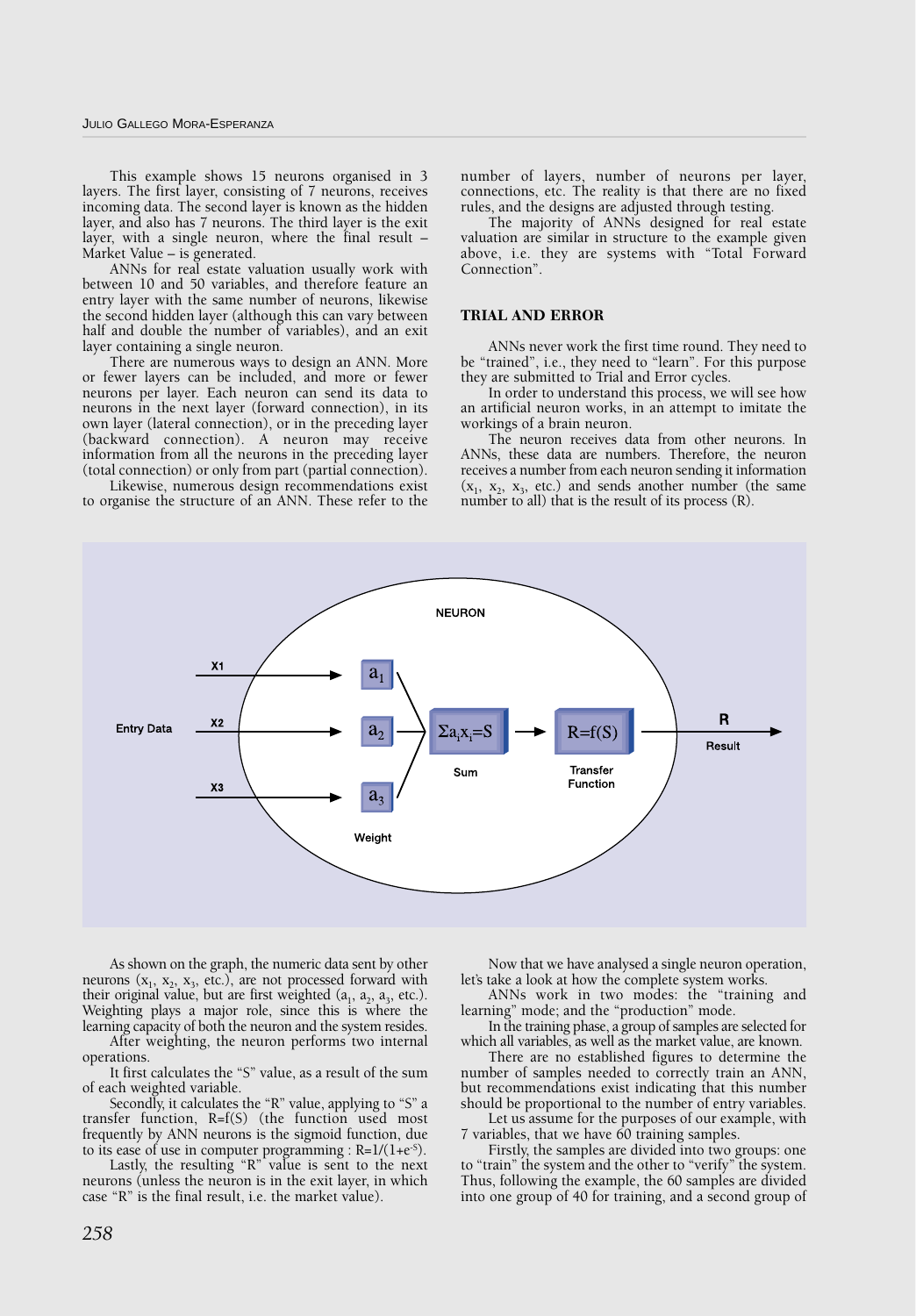20 for verification. We will later see the utility of these verification samples.

We will now begin to train the system, feeding it with the data from the first sample. For the system to work, we must first assign the weightings  $(a_1, a_2, a_3, \text{ etc.})$  of each neuron. This is initially done assigning random values.

The system then calculates the market value of the first "R" sample.

After obtaining the first result, the system compares it with the sample's real market value, which is a known value, and obtains the "error" or difference between the calculated value and the real value. Logically, in this first round the error will be large.

After calculating this first error, a corrective algorithm modifies the weights of all the neurons in the network, with the objective of minimising the error.



The graph shows how a single neuron is corrected, but the system does this for all the neurons.

During network design, the designer can program whatever correction algorithm he/she prefers, although a standard "backward correction algorithm" (which is a generalisation of the Delta rule) is the one normally used.

Following adjustment of the neuron weightings  $(a_1, a_2)$  $a_2$ ,  $a_3$ , etc.), a test sample is again processed and a new result obtained, which is again compared with the known market value to obtain a new error.

The algorithm again adjusts the weightings, and this process is repeated with all the test samples until the error is reduced to the minimum (not zero).

The computer can repeat this adjustment process hundreds and even thousands of times in a few seconds, to reach close proximity to the real market value.

In this way the system corrects itself "by trial and error", the same way the brain does.

#### **TRAINING AND VERIFICATION**

How can we know when an ANN is fully trained? How many times does the correction cycle have to be performed?

A hundred, a thousand, or ten thousand times?

In general these questions are answered by running tests. Network trainers handle a few basic concepts for correction, such as "learning ratio", "the moment", "entry noise", and "learning and testing tolerances".

It is not necessary to go into these concepts to understand how training should be performed. Firstly, it is evident that the higher the number of entry variables, the greater the quantity of test samples will be necessary, and with more samples, more correction cycles will be needed.

It might at first appear that the more times the correction cycle is repeated the better, since we would reduce the error more and more and get closer and closer to the exact market value of the test samples.

However, in practice this is not the case. After a certain number of error correction cycles, the Network becomes "over-trained", in other words, it over-adapts to the 40 training samples, and begins to produce poor results with other samples.

This is why in point 5 we mentioned that the first 60 samples featuring a known market value would be divided into two groups, one of 40 for training, and the other of 20 for verification.

The Network is trained using the group of 40 samples, but with the 20 verification samples we will check that we have run neither too few nor too many correction cycles.

In this way we can determine how many correction cycles are needed to train the Network.

Verification, using the 20 verification samples, that the Network has achieved an allowable error level (usually under 5%) marks the end of the "training"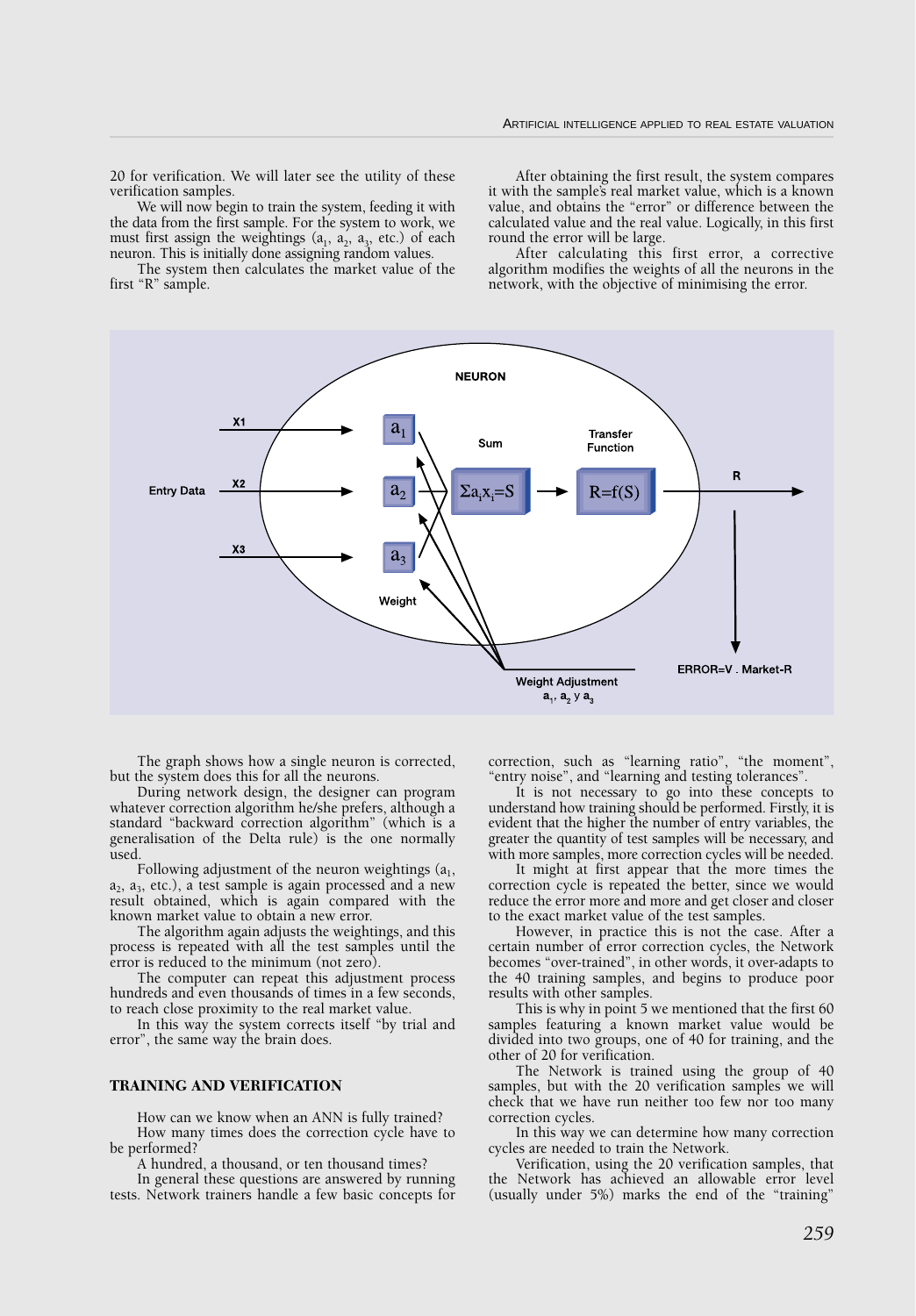phase ends and the start of the "production" phase, in which we will use the ANN to estimate the market value of real estate in cases where this value is not known.

ANNs can return to the "training" phase whenever necessary. In fact it is advisable to train them periodically, to keep up with market changes.

# **ADVANTAGES AND DISADVANTAGES**

We have already mentioned some of the advantages of ANNs compared with previous systems: higher precision, and increased capacity to estimate the value of special properties (outliers).

Another positive feature is that the system is userfriendly and easy to handle. The user only has to introduce known variables on one hand, and obtain the market value on the other. What goes on inside the system is not the user's concern. Network design and training must be performed by experts, but use of the network in the "production" mode is very simple.

Additionally, although at first glance ANN technology might seem complex, in practice it employs very few formulas, and further, these usually adapt to established standards. An ANN can run perfectly on a micro-computer, even on a spreadsheet application.

Regarding the disadvantages, there is one that is quite important.

ANNs are also known as "black boxes" because it is imposible to know what goes on inside them. There is no way to explain how an ANN calculates real estate market values, neither with equations, tables, or anything else. The complexity of the iterative weighting correction process and of sums and transfer functions within the multiple neuron connections makes this an impossible task.

This might not be a problem for private companies, and in practice it is not, since ANNs are quickly spreading and improving in this sector, for multiple applications.

However, when calculating real estate values for tax purposes, the Administration has to be able to explain, both to taxpayers and to courts of law, how this calculation has been done.

It is true that taxpayers and courts of law didn't understand the Multiple Regression process either, but formally these systems do have a valid, although complicated, explanation. The problem is that ANNs cannot be explained, either easily or otherwise.

For this reason some experts are developing methods that allow a simple description of how an ANN works.

In any case, this issue does not necessarily represent a major obstacle for the use of ANNs for real estate valuation by the Administration. The weight of the explanation of results does not need to rest exclusively on the Network. These systems should be considered as "tools" to help the valuator in his/her work, not closed systems that exclude the valuation expert. In effect, various countries have included ANNs in their real estate valuation computer systems, as help tools for their valuators.

# **EXAMPLE FOR THE APPRAISAL OF MADRID**

To verify the qualities of this system, an ANN has been prepared for the valuation of collective housing in the Region of Madrid. This target has been selected because of the predominance of this type of housing in Madrid, with approximately 2 million units, representing nearly two-thirds of the total property in the Region.

Rather than working on collective housing in a specific town, we preferred to cover the entire regional territory, since this scope adds o the complexity of the project, thus allowing us to test the capacity of ANN. Further, if the ANN were capable of defining a regional model, this would allow us to perform continuous monitoring of the real estate market in a relatively efficient fashion.

The Network was prepared on a spreadsheet application, and contains the basic ANN elements. The system allows the increase or reduction of the number of layers and the number of neurons per layer, and introduction of the chosen transfer functions and correction algorithms. In any case, changes involve introducing the formulas into the spreadsheet, given that the intention was not to develop a standard ANN computer system, but simply a tool with which to conduct this research.

After running different tests and modifying the variables and the number of neurons, we chose a total forward connection ANN consisting of three layers, with a total of 20 neurons.

The entry level features 12 neurons, one for each selected variable.

The hidden, or middle layer, features 7 neurons.

The exit layer features a single neuron, whose result represents the Value calculated by the ANN.

The selected variables are not intended to constitute the definitive set for the valuation of collective housing in Madrid, but rather a group of variables to lead us to an initial approximation.

1. Distance: distance of the town, district or area from Madrid city centre.

2. Road: access road to the city of Madrid. Different access roads are coded.

- 3. Size: size of the town.
- 4. Category: construction category.
- 5. Age: age of the building.
- 6. State of repair: state of upkeep of the building.
- 7. Surface area: constructed area of housing.
- 8. Terrace: surface area of the terrace.
- 9. Surroundings: situation in the town, district or area • Highly unfavourable situation

| Theme and voulance sheathoff |  |
|------------------------------|--|
| • Unfavourable situation     |  |
|                              |  |

- Average situation 3<br>• Favourable situation 4
- Favourable situation 4<br>• Highly favourable situation 5
- Highly favourable situation 10. Interior: house interior
- 11. Floor: floor number
- 

12. Annexes: coded per level of annexes (gardens, swimming pool, etc.).

Additionally, a constant value entry equal to "1" has been included to form the bias of each neuron. This is a frequent practice in ANN design, with weightings that mark the bias for each neuron, which are not constant, since they vary throughout the calculation process.

The transfer function chosen for the neurons is the sigmoid function, which is the one most frequently used in ANNs. The correction algorithm is that of backward retro-propagation.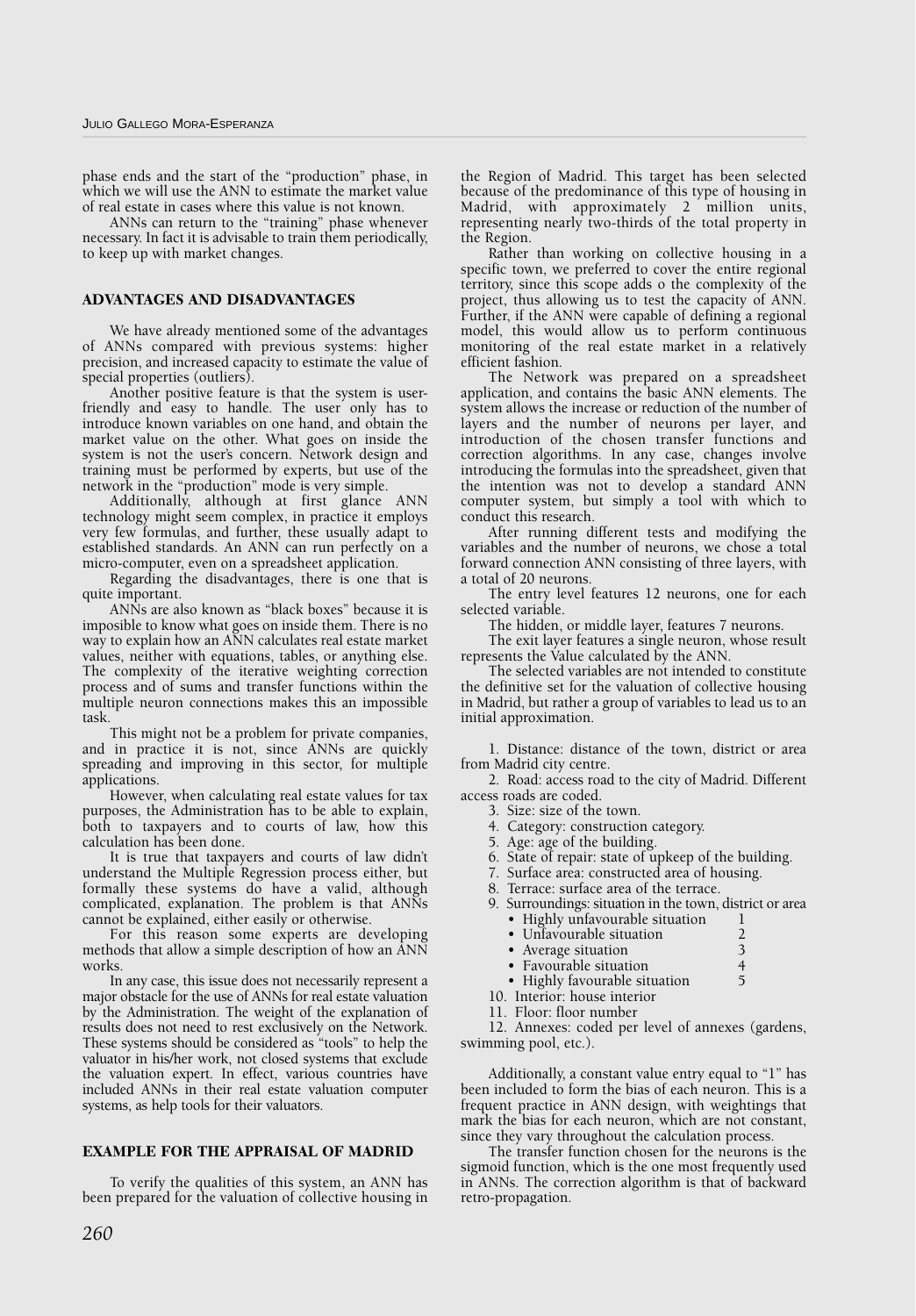



The parameters used are ANN standards: Learning Ratio, Moment, and Entry Noise.

The Learning Ratio indicates the portion of error that is corrected in each adjustment action. A ratio of 0.1 signifies that 10% of the detected error is corrected. This is a basic parameter of ANNs, since during the learning phase the error must be reduced gradually. If it is reduced too suddenly, the behaviour of the ANN may become unstable. In this example we have used ratios between 0.6 and 0.

The Moment is a parameter that softens the correction process, so that when an error is detected, instead of applying the correction coefficient indicated by the Learning Ratio, the correction applied is halfway between the current error and the immediately preceding one. This ensures that a defective sample will not substantially change the direction of the learning. This example applies Moment 0.

Entry Noise is a parameter that randomly deforms the variables in a percentage. Its purpose is to ensure that an excessively perfect group of samples does not prevent the ANN from capturing a model that might be standardised. In this example, Entry Noise is considered

equivalent to 0, since it is generally recognised that real estate market samples are "noisy" per se.

To verify and interrupt ANN operations, a Market Reference coefficient has been used – MR – as a percentage between the ANN-calculated value and the known market value of the sample (an MR of 100% means that the calculated value and the real value are the same). The objective is for the median of MR of the samples to be close to 100% and dispersal of MR of the samples (dispersal coefficient) less than 10%.

A group of 100 market samples have been used featuring different towns in the Region of Madrid. 85 samples are used for training, and 15 for verification. It is worth mentioning that, for an ANN of 12 variables, it would be advisable to use approximately 250 samples, 200 for training and 50 for verification. However, given the investigative nature of this work, 100 samples should suffice to show some interesting results. All the samples pertain to year 2002.

Following correction of the ANN, the results obtained during the training phase were: Median 100%, Dispersal 8%.

The graph shows the final dispersal of the samples after completion of ANN training.

We can compare this result with the result that would be obtained by applying the Multiple Regression model to the same 85 samples.

In this case, using Multiple Regression the MR median is also close to 100%, but the dispersal rate rises to 15%, i.e., 7 per cent more than with ANN.

The following graph offers a comparison of the two dispersal rates, and shows how, for the majority of samples, the ANN result is closest to the 100% line.

It also shows that Multiple Regression indicates the existence of two Outliers, but that ANN places them closer to the 100% line.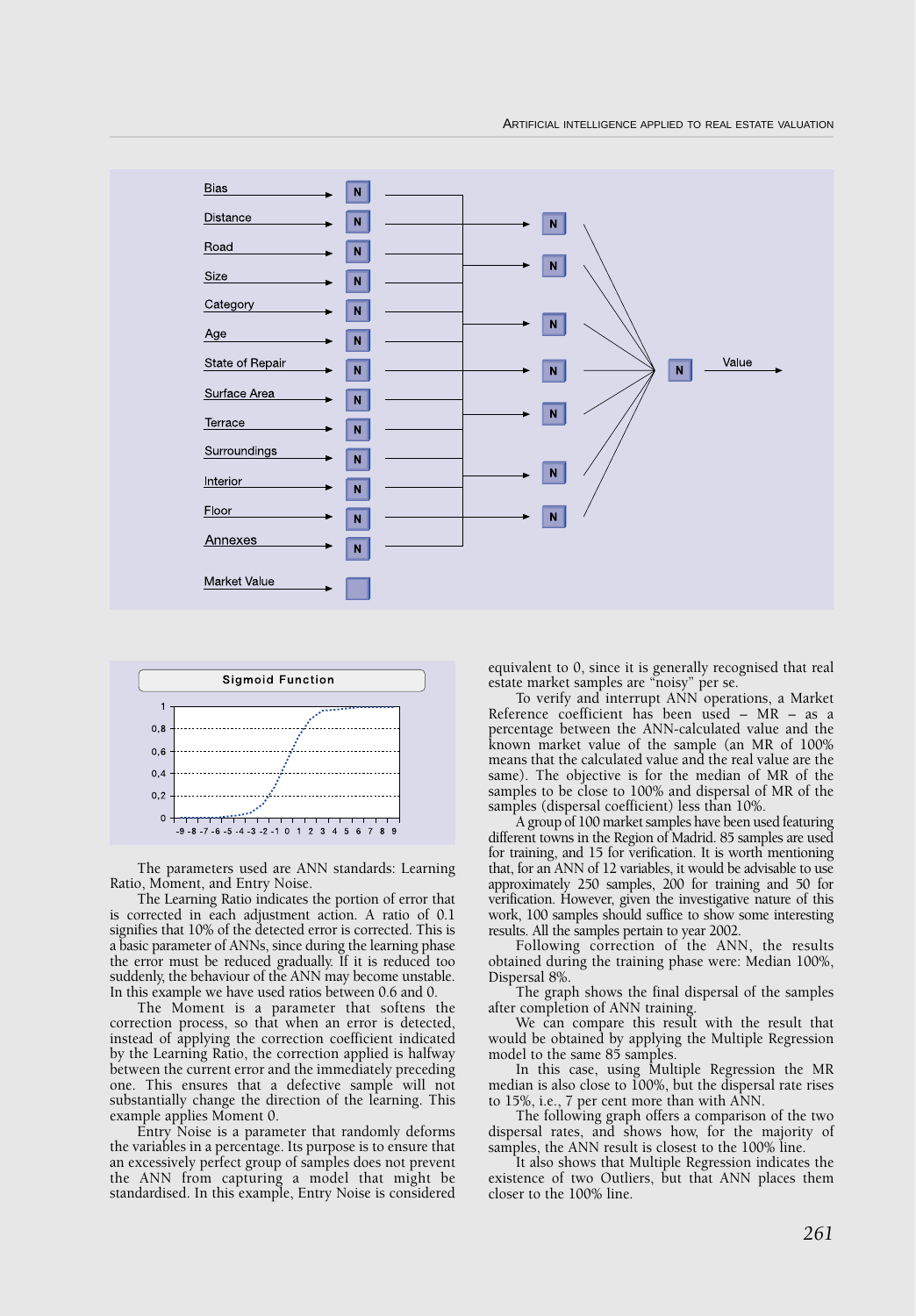





Thus, in this example the two advantages that some investigators attribute to ANN over Multiple Regression are demonstrated – increased precision, and improved processing of outliers. However, this is a concrete example and its results can not be generalised.

Following completion of ANN training with the 85 samples, we proceeded to the verification phase using the 15 remaining samples. In this phase, ANN is applied directly to the verification samples, whose market value is also known, to verify if the system continues to perform well with samples that have not participated in the training. In this case, results were satisfactory, since

ANN maintained the 100% median and 8% dispersal over the 15 samples. Using Multiple Regression, the results were 95% median and 14% dispersal. However, as mentioned previously, this ANN would need to be verified with a higher number of samples. Normally, indicators tend to perform less well in the verification phase.

After verifying that ANN maintains good results with the verification samples, it can now be applied to appraise collective housing whose value is unknown. It can be used to find individual values of specific houses or for mass valuation processes.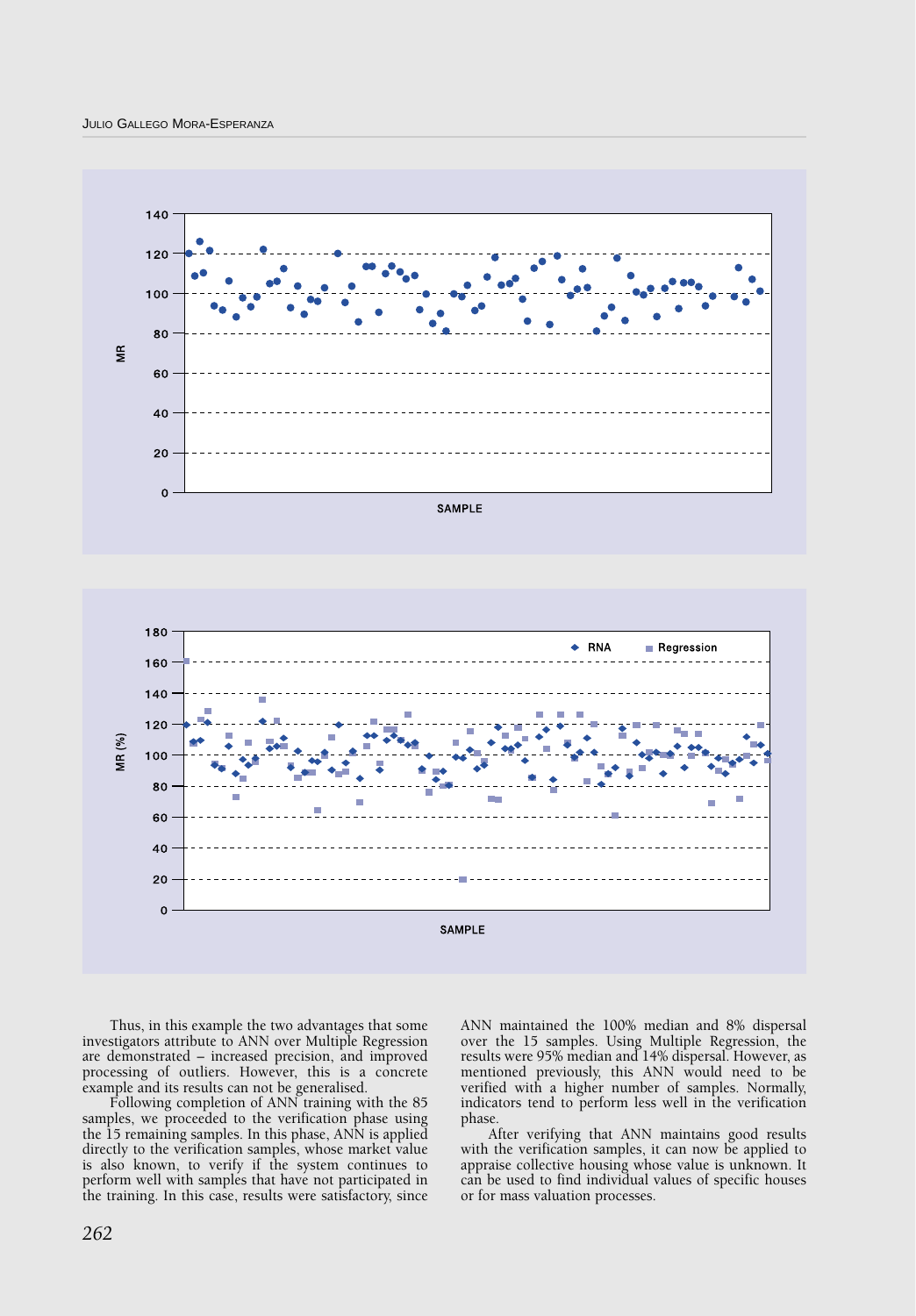This ANN has been used to valuate all collective housing in the Region of Madrid. The total number of houses appraised is 1,893,000, distributed through all the townships of the region, including the capital.

To conduct the mass appraisal process a Database Manager was used featuring the 12 ANN variables for all properties, and the described system formulas were programmed. The appraisal process took between 15 and 20 minutes on a P.C.

The results obtained are shown on the following graphs, and would appear to indicate a fairly reasonable

approximation to market values, bearing in mind the investigative nature of this work, the small number of samples, and the fact that these are values for 2002.

The following graph shows the results for the town of Pinto. Values are shown per size of the approximately 100,000 collective housing residences in this district.

The distribution profile curve indicates that values are proportionally lower for larger surfaces (in other words, a 200 sq.m. flat is not worth twice the value of a 100 sq.m. flat). This is observed more clearly in the following graph.



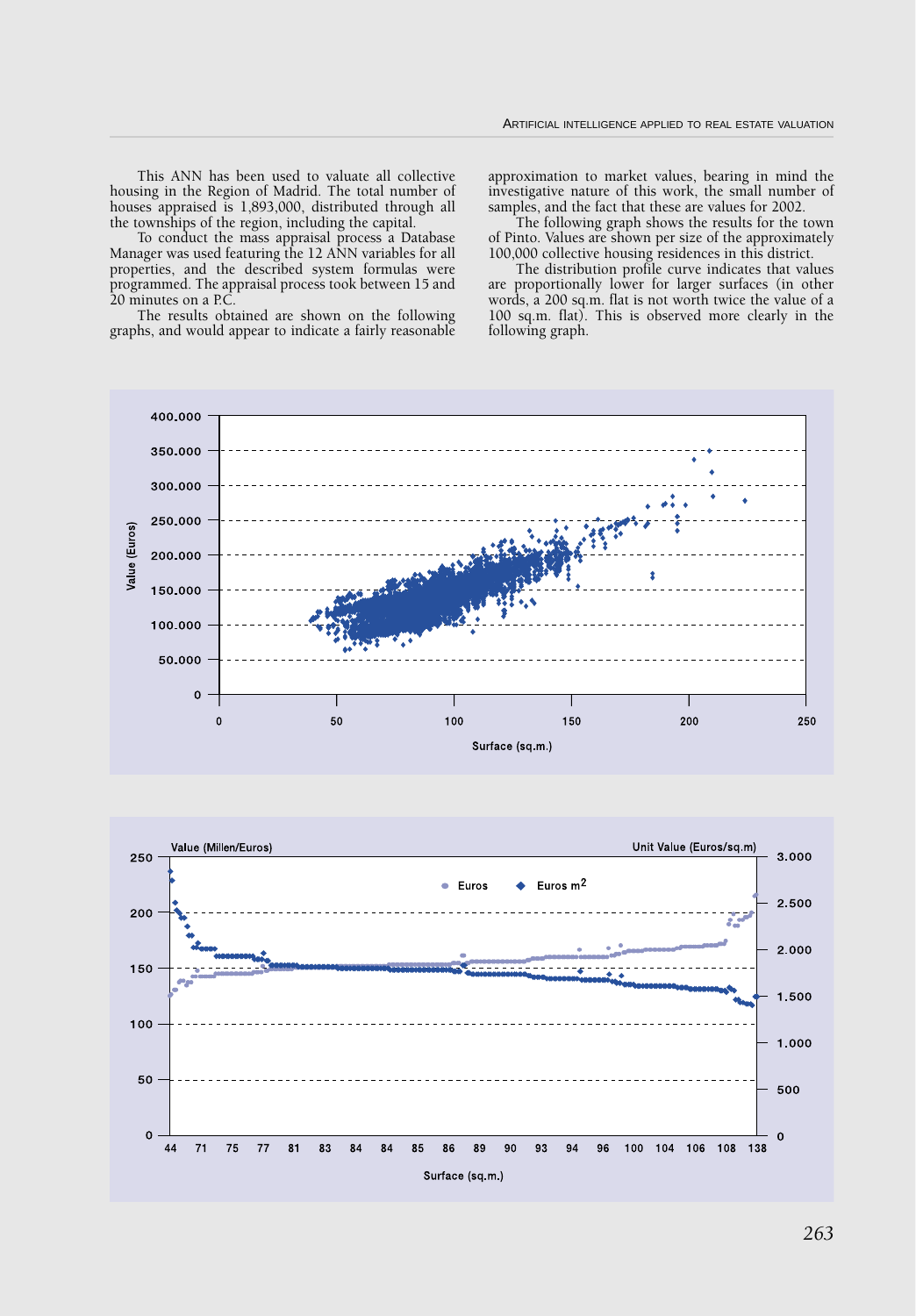## JULIO GALLEGO MORA-ESPERANZA

In order to ensure that the variables would not alter the result, this graph was built from newly constructed category 4 houses located on the 2nd floor of their respective buildings. We observe that the unit values diminish the larger the surface of the residence, in accordance with the profile that ANN has captured from the training samples. We should mention that this is not

a simple profile, since it depends on the interaction of all the variables, and therefore for each town, surroundings, category, etc. the results would be different.

Another interesting variable whose behaviour can be analysed is that of floor level. The following graph shows values by floor of category 4 housing measuring 85 sq.m.



We observe that values increase the higher the floor. ANN has captured a value increase based on floor level that demonstrates a soft but noticeable profile.

The next graph shows the distribution of values by size of two other towns in the Region: Tres Cantos and Villaconejos. Tres Cantos is a large town, located 22 km. north of Madrid, and is very uniform in character, since almost all buildings have been constructed in the last 20 years and are similar in category. Villaconejos is a smaller town, further away from the metropolitan area of Madrid (approx. 50 km. south), where collective housing is less prevalent.